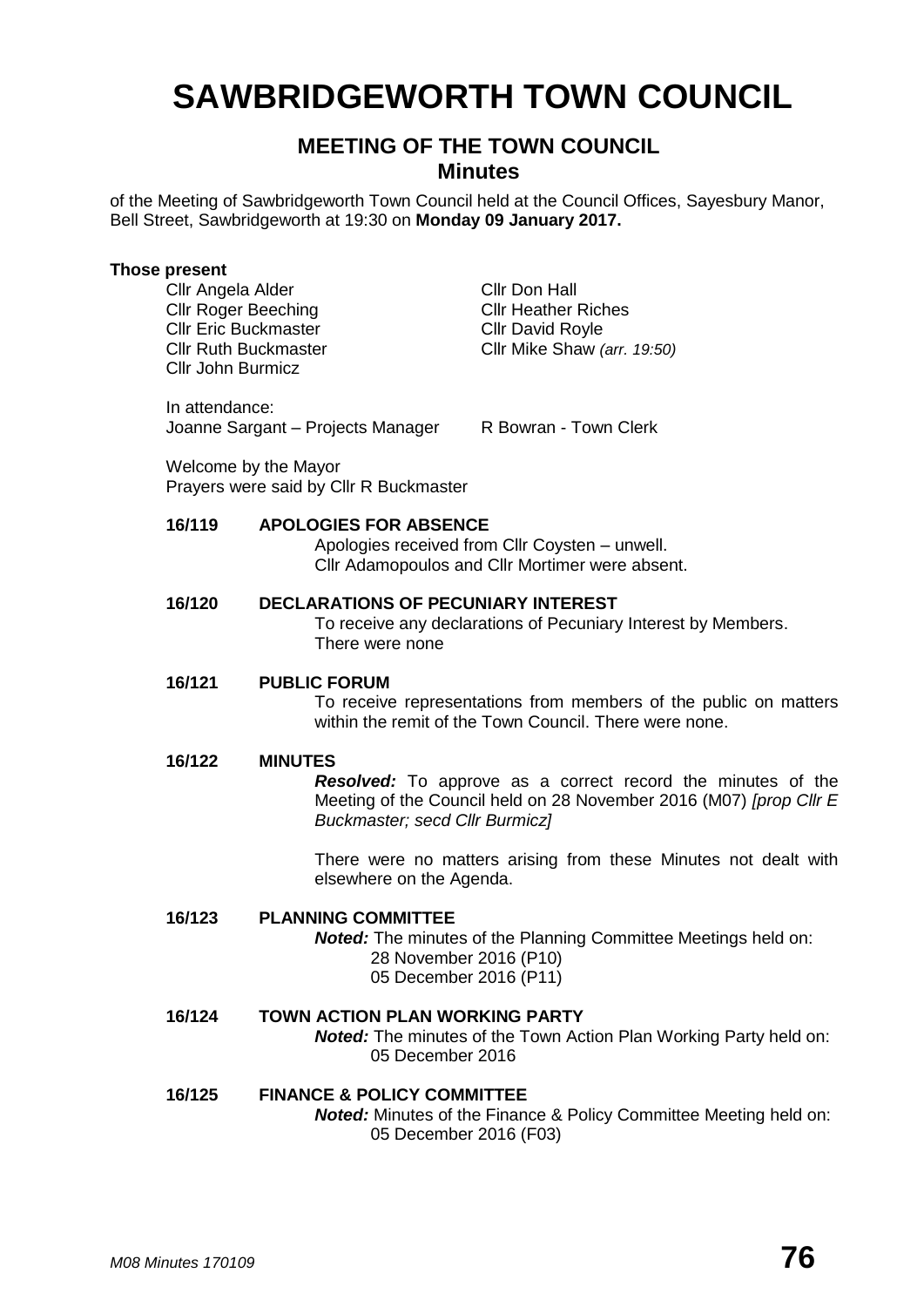## **16/126 MAYOR'S CORRESPONDENCE/COMMUNICATIONS**

To receive Mayor's appointments and communications.

- Meeting of Sawbridgeworth Schools Council which produced a list of actions they would like to consider for the future.
- Letter from Sawbridgeworth Rotary Club thanking the council for its help at carols on fair Green. Advised that they raised £2,600 on the evening.
- Attended:
	- o Christmas awards ceremonies
	- o Evangelical Church Christmas event
	- o Spellbrook School Christmas event
	- o Isobel Hospice carols at Haileybury
	- o F&B school street detectives event
	- o Reedings school assembly
	- o Sustainable school journeys meeting
- Events for noting
	- o 02 February; Wine tasting evening
	- o 04 March; Variety show
	- o 29 April; Civic dinner

## *Cllr Shaw arrived*

## **16/127 REPRESENTATIVES REPORTS**

- To receive representatives reports from:
- o County Councillor Roger Beeching reported:
	- o HCC over the holiday period spread 1,800 tonnes of salt over 14,000kms of road. All 1,000 salt bins have been refilled.
	- o Overview and Scrutiny committee completed topics on crime and disorder, Herts waste partnership and public health budgets
	- o Chief Social Worker for England has complemented Hertfordshire on multi-disciplinary child protection
	- o Great difficulty being experienced to balance the county budgets, more to follow.
		- Q. The mayor asked about the county councillor's locality budget. A. It is not affected.
		- Q. Will the locality budget still be £10k? A. It is not yet known.
- o District Councillor Angela Alder reported:
	- o Attending Health Scrutiny Cttee at County Hall. Discussion on Healthwatch complaints handling. Discussion on Sustainability Transformation Plan (STP) which looks to take a more holistic approach to health and social care.
		- Q. What news about the central surgery, will there be a health hub for Sawbridgeworth? A. Progress is being made and No.
- o District Councillor Eric Buckmaster reported:
	- o £500k has been approved by the government for capacity funding for works relating to Gilston Garden Town.
	- o Funding has been approved by NHS for the central surgery, project to be completed by April 2018.
		- **HR. Q. Has funding for project been reduced? A. It** is not known.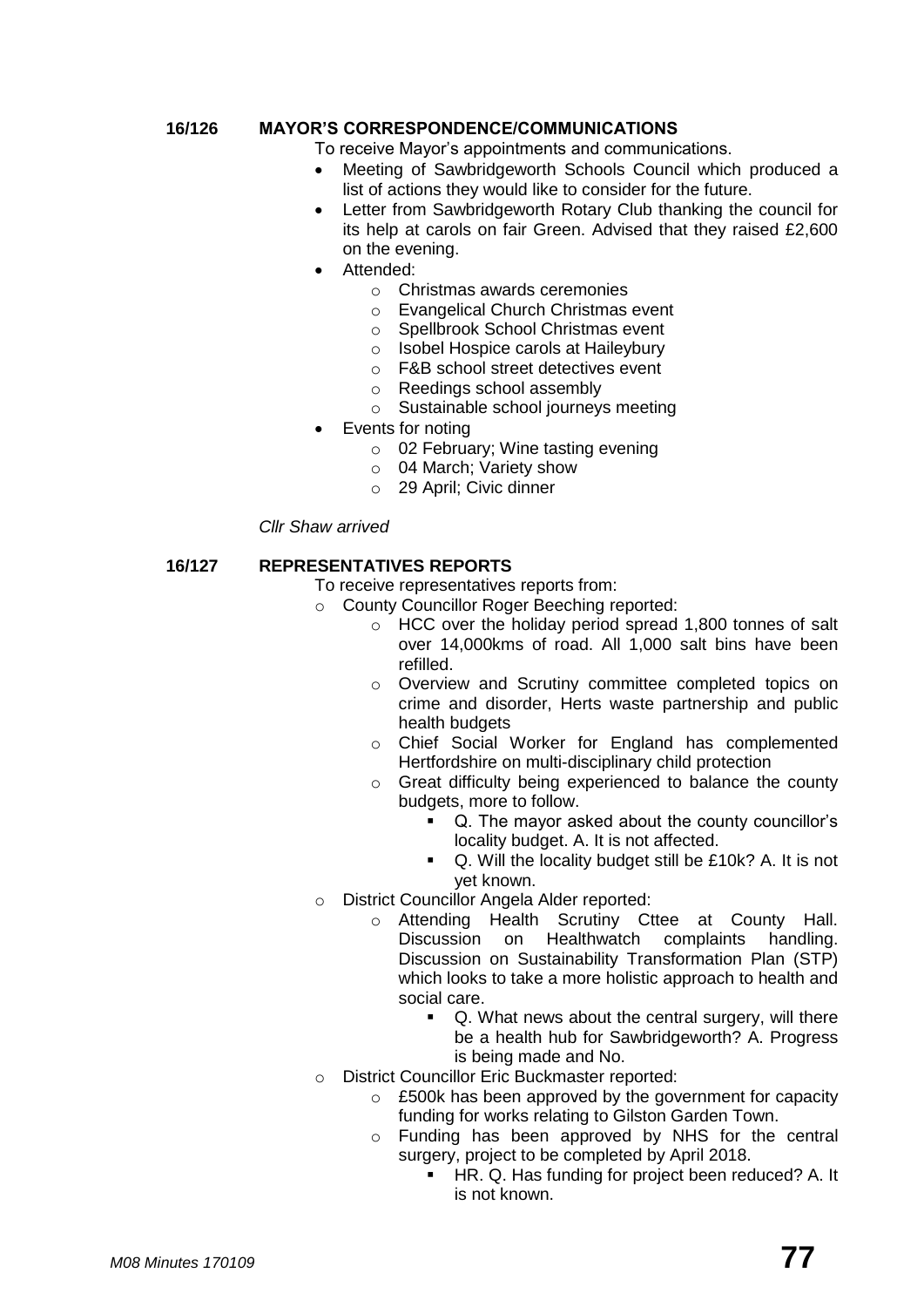- o New Homes Bonus to councils is being reduced, this is relevant to councils who have not produced a District Plan.
	- AA. Q. Does the Gilson project contribute towards East Herts total, does this contribute to social need? A. There will be no "signposting" but there will need to be a mentoring solution to getting the mix right.
- o EHDC are changing the parking charge regime from April 2017, the main effect of which is that the free period in Bell Street is being reduced from one hour to half an hour.
- o Sustainability and Transformation Plans are being prepared. There is a move towards "Social Prescribing". We are now producing a community database.
	- RB. Q. What information is there on isolation? A. There are 100+ contact points available.
- o There will be a launch of the Team Herts volunteering system in the Council Chamber on 16 February.
	- MS. Q. The government have announced 10,000 homes at Gilston, but isn't this really 3,000 in the District Plan.
		- A. by 2033 the figure is 3,050 homes, and a further 7,000 homes by 2040.
	- MS. Q. Is it 10,500 homes by 2040?
		- A. Yes.
	- MS. Q. Is the public consultation closed?
		- A. Yes, it closed on 15 December 2016. 2,000 responses have been received from supporters of the Stop Harlow North campaign.
	- MS. Q. At the last council meeting the mayor voted against the resolution to oppose chapter 11 of the District Plan. Is the mayor a member of SHN?
		- A. The mayor is an appointed representative of the council on SHN.
	- DR said he had been contacted by the Daily Mail concerning Gilston and had responded in a personal capacity
	- MS. Q. Is the mayor on SHN ex-officio or as a campaigner?
		- A. The mayor is an appointed representative of the council on SHN.
	- MS. Is the mayor the right person to represent the town council?
		- A. Representatives to outside bodies are appointed at the Annual Meeting of the town council.
	- EB queried whether we should have a representative as it indicated support of SHN. RB agreed.
	- MS. Q. this appears to be a *volte face* since the last election. Before the election all were opposed to developments at Gilston, now the town council seems to support them.
		- A. DR said he'd agreed to sustainable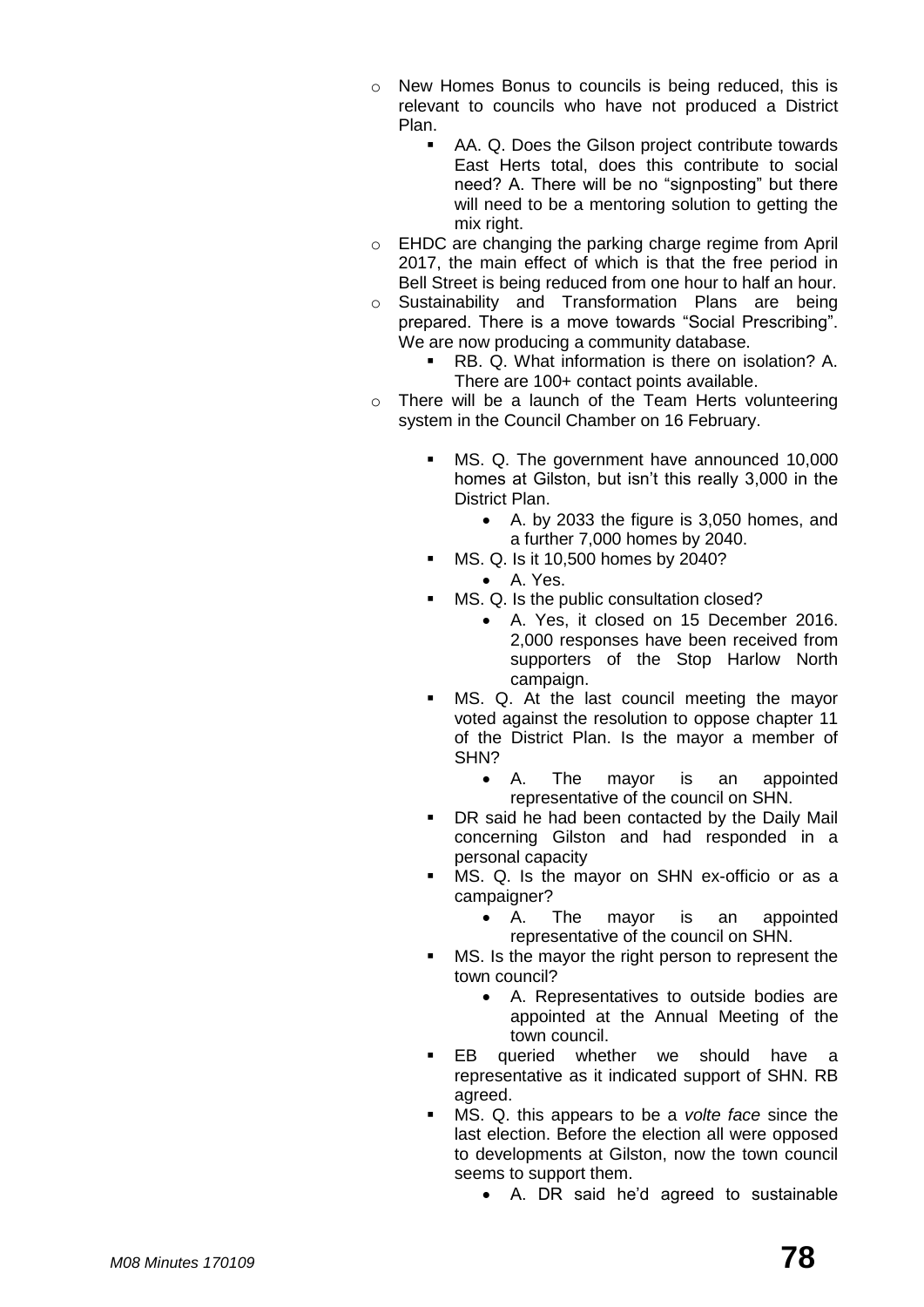development and not given specific support to SHN.

*Resolved:* That Sawbridgeworth Town Council should not be represented on the SHN campaign. *[prop Cllr E Buckmaster; secd Cllr Alder]*

## **16/128 POLICIES & PROTOCOLS**

*Resolved:* That, with some minor wording amendments, the following Policies and Protocols be adopted by council. *[prop Cllr Alder; Secd Cllr Riches]*

- Policy 1.7: Corporate Structure
- Policy 4.8: Death of a Senior Member of the Royal Family
- Protocol 5.1: Councillor and Officer Relations
- Protocol 6.2: Communications

*Noted:* That the following Policies and Protocols had been reviewed:

- Policy 0,0 STC Constitution
- Policy 3.2: Complaints Procedure
- Policy 3.4: Petitions
- Policy 6.12: Fly Posting

## **16/129 NEIGHBOURHOOD PLAN**

In the light of the public consultations made on the East Herts Council's District Plan; to determine whether the Town Council should produce a Neighbourhood Plan.

Some discussion which expressed a view that in the light of experience by other authorities a Neighbourhood Plan was "not worth the paper it was written on". The exception being that villages might have a need to express their views through such a plan.

*Resolved:* That the council should **not** prepare a Neighbourhood Plan. *[prop Cllr Shaw; secd Cllr E Buckmaster]*

## **16/130 TOWN CLERK'S REPORT for December 2016**

Car Park Subsidy

- New parking regime from EHDC imminent.
- No definitive advice yet on budgetary implications for 2017/18. [Cemetery](http://www.sawbridgeworth-tc.gov.uk/town-information/town-council-services/cemetery)
- A number of further interments managed in 2016/17 to date
- Application for an exhumation to be made to MoJ
- Chamber Utilisation
- Used for Christmas functions

Community Transport - [Sawbobus](http://www.sawbridgeworth-tc.gov.uk/town-information/town-council-services/sawbobus) and [Minibus Hire](http://www.sawbridgeworth-tc.gov.uk/town-information/town-council-services/minibus-hire)

- ET53LJT needs further repair which is considered uneconomical. District Plan
- Town Council's response made to EHDC before deadline. Hertfordshire Highways
- Railings opposite White Lion damaged again
- Water pump on Fair Green damaged by vehicle collision